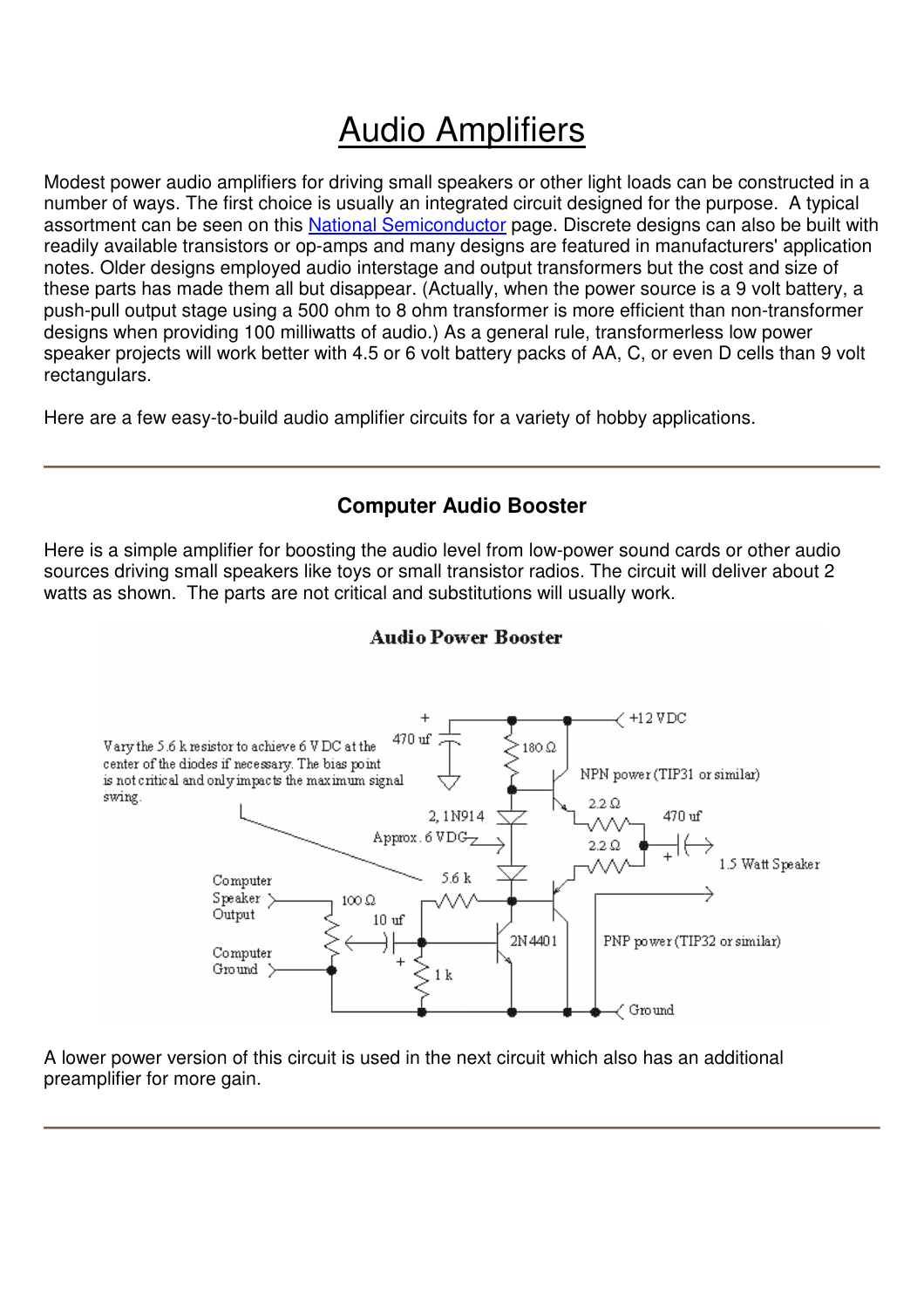

## **Audio Amplifiers for Small Speaker Applications**

The circuit above shows a 4-transistor utility amplifier suitable for a variety of projects including receivers, intercoms, microphones, telephone pick-up coils, and general audio monitoring. The amplifier has a power isolation circuit and bandwidth limiting to reduce oscillations and "motorboating". The values are not particularly critical and modest deviations from the indicated values will not significantly degrade the performance.

Three cell battery packs giving about 4.5 volts are recommended for most transformerless audio amplifiers driving small 8 ohm speakers. The battery life will be considerably longer than a 9 volt rectangular battery and the cell resistance will remain lower over the life of the battery resulting in less distortion and stability problems.

The amplifier may be modified to work with a 9 volt battery if desired by moving the output transistors' bias point. Lowering the 33k resistor connected from the second transistor's base to ground to about 10k will move the voltage on the output electrolytic capacitor to about 1/2 the supply voltage. This bias change gives more signal swing before clipping occurs and this change is not necessary if the volume is adequate.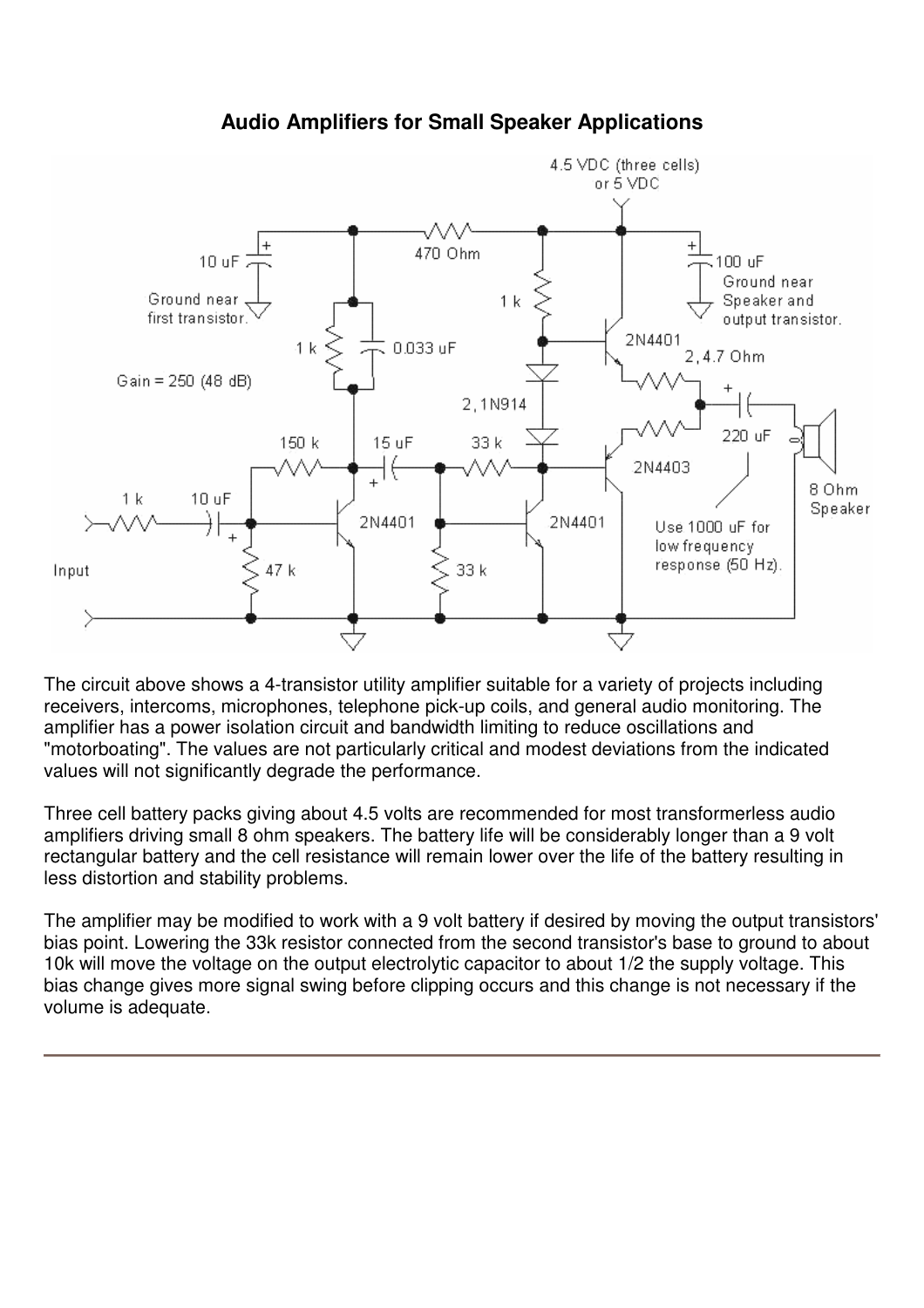

The above circuit is a versatile audio amplifier employing a low cost LM358 op-amp. The differential inputs give the amplifier excellent immunity to common-mode signals which are a common cause of amplifier instability. The dotted ground connection represents the wiring in a typical project illustrating how the ground sensing input can be connected to the ground at the source of the audio instead of at the amplifier where high currents are present. If the source is a power supply referenced signal then one of the amplifier inputs is connected to the positive supply. For example, an NPN common-emitter preamplifier may be added for very high gain and by connecting the differential inputs across the collector resistor instead of from collector to ground, destabilizing feedback via the power supply is greatly reduced.



As is often the case, the circuit values are not critical. Other op-amps will usually work but a bit of experience may be necessary if problems develop.